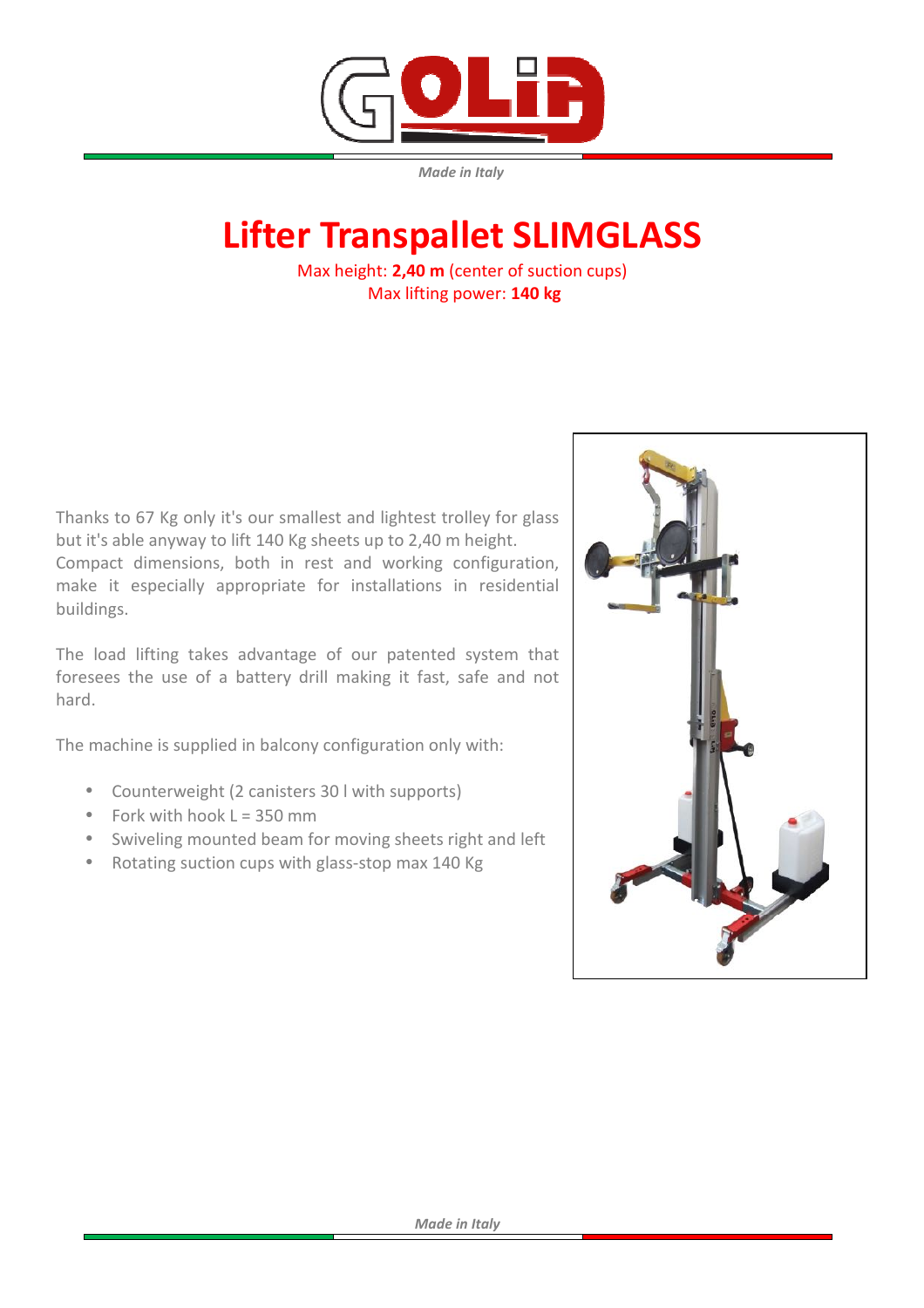#### *Made in Italy*

## **Other pictures**



## **Operation**

Thanks to our exclusive patented system, lifting and lowering of loads can be carried out by means of a drill (battery or electric) making it easy, fast and safe. Infact, in this way, we avoid the dangerous load waggle, characteristic of traditional winch systems. Machine is alway supplied with a hand crank for emergency.





**Technical features of the drill to be used:** Electric (900 W min.) drill-screwer or 14.4 V battery-operated drill-screwer equipped with: Electronic RPM regulation Clutch Right-handed and left-handed rotation Rapid screwing brake Idle speed 0-450/1200 rpm Double isolation or reinforced isolation without ground or with upstream cutout device

*Made in Italy*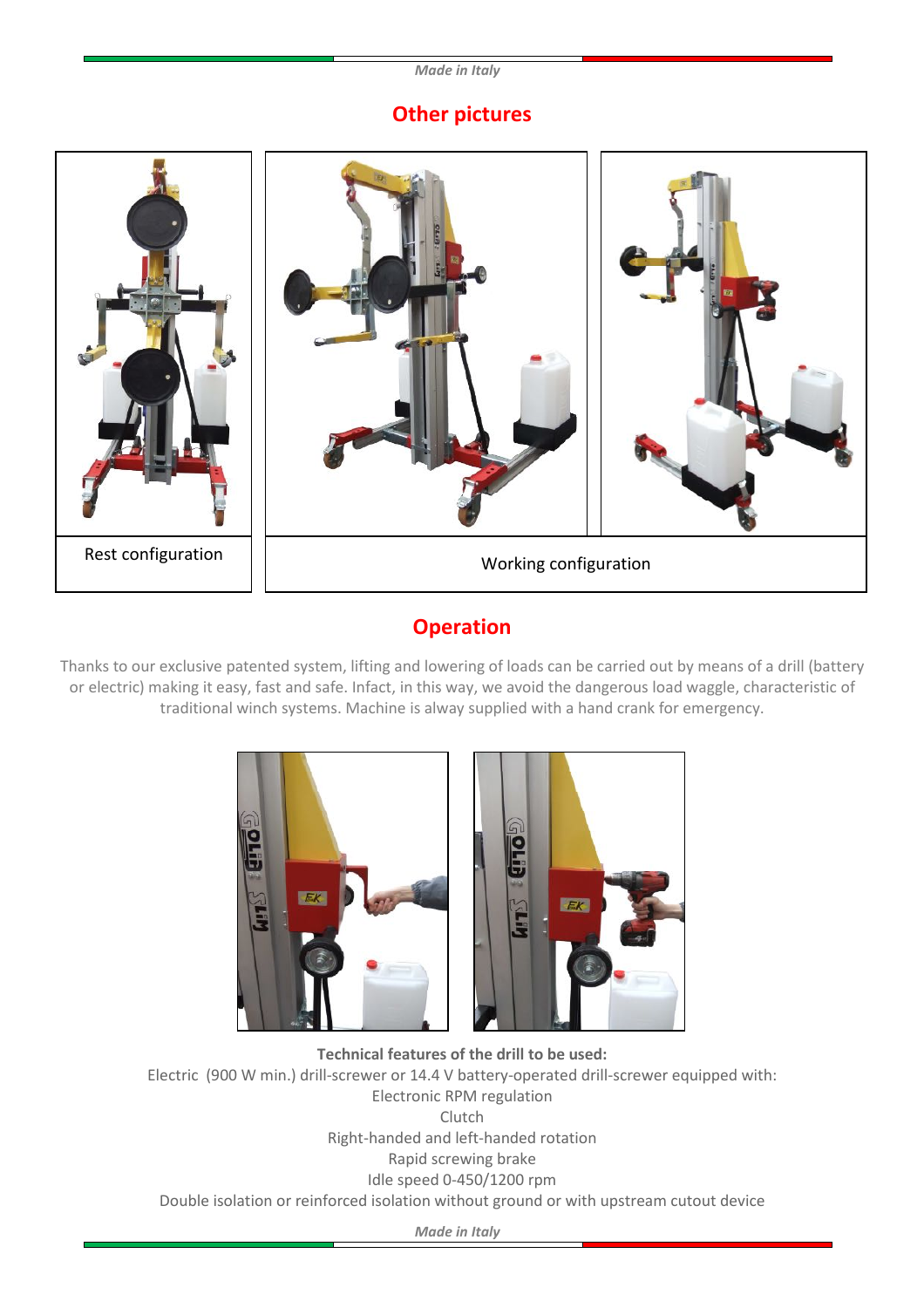*Made in Italy*

### **Standard accessories** *(included inprice)*

- N°1 Instruction/maintenance handbook case
- N°1 Reduction unit crank
- N°2 Reduction unit coupling

#### **Optional accessories**

Fork with hook  $L = 350$  mm Rotating suction cups with glass-stop max 140 kg Swiveling mounted beam Counterweight



*Made in Italy*